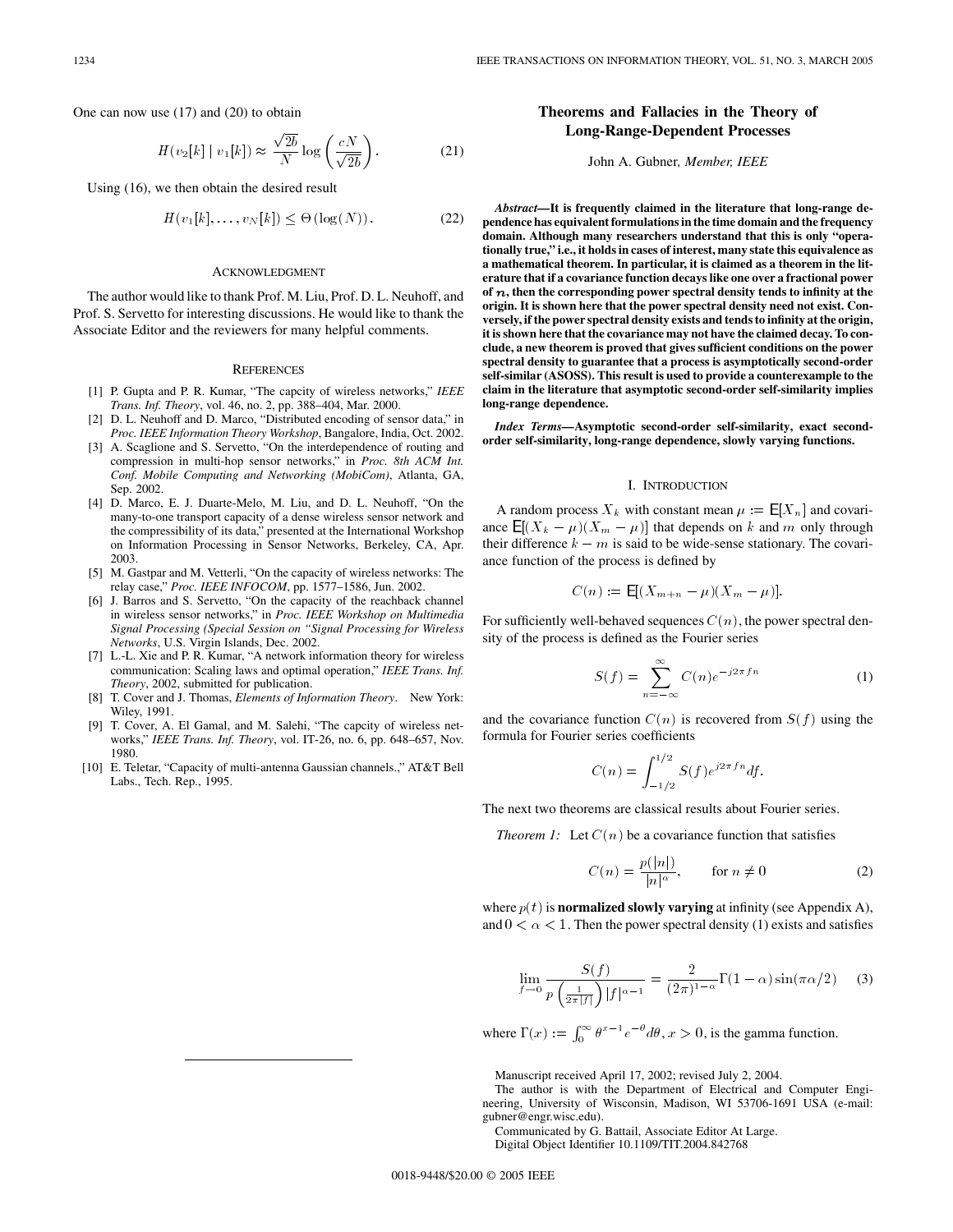If we use the fact that covariance functions are even to write

$$
S(f) = \sum_{n=-\infty}^{\infty} C(n)e^{-j2\pi fn}
$$
  
=  $C(0) + 2\sum_{n=1}^{\infty} \frac{p(n)}{n^{\alpha}} \cos(n2\pi f)$ 

then Theorem 1 follows immediately from [11, p. 187, Theorem 2.6] if we also use the fact that normalized slow variation implies  $t^{\delta} p(t) \to \infty$ as  $t \to \infty$  whenever  $\delta > 0$ .

*Remark:* Note that (3) can be rewritten as

$$
\lim_{f \to \infty} 2\pi |f| \frac{S(f)}{C\left(\frac{1}{2\pi |f|}\right)} = 2\Gamma(1-\alpha)\sin(\pi \alpha/2).
$$

*Theorem 2:* Let  $C(n)$  have a power spectral density  $S(f)$ . Suppose that

$$
S(f) = \frac{q(|f|)}{|f|^{1-\alpha}}, \qquad \text{for } f \neq 0 \tag{4}
$$

where  $q(f)$  is a function of bounded variation in every interval  $(\varepsilon, 1/2)$ , and is normalized slowly varying at zero. If  $0 < \alpha < 1$ , then

$$
\lim_{n \to \infty} \frac{C(n)}{q\left(\frac{1}{2\pi n}\right)n^{-\alpha}} = \frac{(2\pi)^{1-\alpha}}{\pi} \Gamma(\alpha) \sin(\pi(1-\alpha)/2). \tag{5}
$$

Theorem 2 is a restatement of [11, p. 190, Theorem 2.24].

*Remark:* Equation (5) can be rewritten as

$$
\lim_{n \to \infty} 2\pi n \frac{C(n)}{S\left(\frac{1}{2\pi n}\right)} = 2\Gamma(\alpha) \sin\left(\pi (1-\alpha)/2\right).
$$

It is sometimes convenient to rewrite (3) as

$$
S(f) \sim \frac{\tilde{p}(|f|)}{|f|^{1-\alpha}}, \qquad \text{for } f \text{ near } 0 \tag{6}
$$

and to rewrite (5) as

$$
C(n) \sim \frac{\tilde{q}(n)}{n^{\alpha}}, \qquad \text{for large } n \tag{7}
$$

where  $\tilde{p}$  and  $\tilde{q}$  are suitably defined. Notice the similarity of (6) and (4) and of (7) and (2). If one is not careful, one might think that the conclusion of Theorem 1 is the same as the hypothesis of Theorem 2, and that the conclusion of Theorem 2 is the same as the hypothesis of Theorem 1. Combining these two misconceptions might lead one to conclude that (6) and (7) are equivalent. While Cox in his review of long-range dependence was careful to talk about "essentially equivalent" conditions [4, Sec. 3], others have asserted exact equivalence. For example, in the special case that  $\tilde{p}$  and and  $\tilde{q}$  are constants, say  $\tilde{p}(\cdot) \equiv s$  and  $\tilde{q}(\cdot) \equiv c$ , it is frequently claimed in the literature, e.g., [2, p. 43, Theorem 2.1], [8, pp. 20–21], that if  $C(n)$  satisfies

$$
\lim_{n \to \infty} \frac{C(n)}{n^{-\alpha}} = c \tag{8}
$$

where  $0 < \alpha < 1$  and c is a positive finite constant, then the power spectral density  $S(f)$  exists and satisfies

$$
\lim_{f \to 0} \frac{S(f)}{|f|^{\alpha - 1}} = s \tag{9}
$$

where  $s$  is another positive finite constant. A process satisfying  $(8)$  is said to be **long-range dependent** (LRD). Conversely, the literature also frequently claims that if the power spectral density satisfies (9), then the covariance function satisfies (8).

The claimed equivalence of (8) and (9) is plausible in light of the following example. For  $0 < d < 1/2$ , let

$$
S(f) = |1 - e^{-j2\pi f}|^{-2d} = [4\sin^2(\pi f)]^{-d}.
$$
 (10)

If we put  $\alpha = 1 - 2d$ , then  $0 < \alpha < 1$ , and

$$
\lim_{f \to 0} \frac{S(f)}{|f|^{\alpha - 1}} = (2\pi)^{-2d}.
$$

The corresponding covariance function is [6, Theorem 1(d)]

$$
C(n) = \int_{-1/2}^{1/2} S(f)e^{j2\pi fn} df = \frac{\Gamma(1 - 2d)\Gamma(n + d)}{\Gamma(1 - d)\Gamma(d)\Gamma(n + 1 - d)}
$$

and by Stirling's formula,  $\Gamma(x) \sim \sqrt{2\pi}x^{x-1/2}e^{-x}$ , we have

$$
\lim_{n \to \infty} \frac{C(n)}{n^{-\alpha}} = \frac{\Gamma(1 - 2d)}{\Gamma(1 - d)\Gamma(d)}.
$$
\n(11)

In spite of the above example, we show in Section II that every covariance function satisfying (8) with  $0 < \alpha < 1/2$  can be perturbed to obtain a new covariance function that satisfies (8) with the same values of  $\alpha$  and c, but whose power spectral measure is singular; i.e., the power spectral density does not exist. In other words, LRD (8) does not imply (9).

If (8) holds for some  $1/2 < \alpha < 1$ , then the covariance sequence is square summable, and it follows that the power spectral density (1) exists as a limit in  $L^2[-1/2, 1/2]$ . We show in Section III that if (9) also holds, then  $S(f)$  can always be perturbed to obtain a new power spectral density that satisfies (9) with the same values of  $\alpha$  and s but whose corresponding covariance function does not satisfy (8). In other words, (9) does not imply LRD (8).

Another common claim in the literature, e.g., [8, p. 21, Sec. 1.4.1.4], is that if a process is **asymptotically second-order self-similar** (ASOSS) (defined in Section IV) with Hurst parameter  $1/2 < H < 1$ , then the process is LRD. In Section IV, we present a new theorem (Theorem 3) that gives sufficient conditions on the power spectral density for the process to be ASOSS. The theorem is then used to give an example of an ASOSS process (with  $1/2 < H < 1$ ) that is not LRD. Thus, ASOSS does not imply LRD (8).

Conditions that do imply LRD are discussed in Section V.

## II. LRD (8) DOES NOT IMPLY (9)

Suppose that (8) holds for some  $0 < \alpha < 1/2$ . Let  $0 < \varepsilon < 1/2$  –  $\alpha$ . Then by [12, p. 146, Theorem 10.12], there exists a nondecreasing function  $G(f)$  that is singular, and such that

$$
g_n := \int_{-1/2}^{1/2} e^{j2\pi fn} dG(f)
$$

satisfies, for sufficiently large  $n$ 

$$
|g_n| \le \frac{K_1}{n^{1/2 - \varepsilon}}
$$

for some positive finite constant  $K_1$ . Consider now the covariance function<sup>1</sup>

$$
C_{\varepsilon}(n) := C(n) + g_n
$$

and write

$$
\frac{C_{\varepsilon}(n)}{n^{-\alpha}} = \frac{C(n)}{n^{-\alpha}} + \frac{g_n}{n^{-\alpha}}.
$$

<sup>1</sup>If  $g_n$  is complex valued, we can replace it by  $(g_n + g_{-n})/2$  and we can replace G with the corresponding increasing function.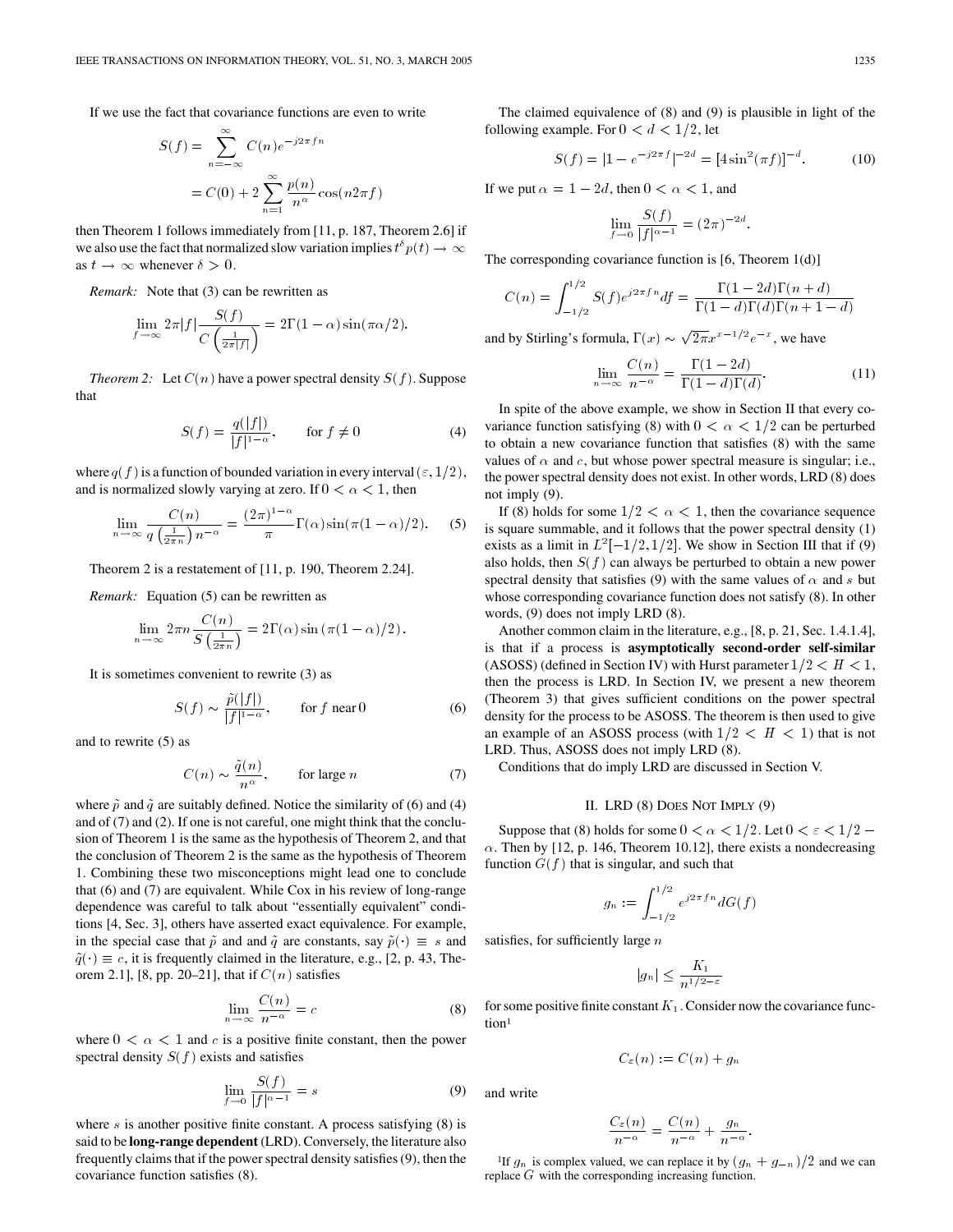Observe that

$$
\frac{|g_n|}{n^{-\alpha}} \le \frac{K_1}{n^{1/2 - \varepsilon - \alpha}} \to 0
$$

as  $n \to \infty$  since  $1/2 - \varepsilon - \alpha > 0$ . Hence,

$$
\lim_{n \to \infty} \frac{C_{\varepsilon}(n)}{n^{-\alpha}} = c.
$$

However, by construction, the spectral distribution corresponding to  $C_{\varepsilon}(n)$  is singular; i.e., it does not have a density.

#### III. CONDITION (9) DOES NOT IMPLY LRD (8)

Suppose that (8) and (9) hold for some  $1/2 < \alpha < 1$ . Fix  $0 < \varepsilon <$  $\alpha = 1/2$ , and consider the function

$$
H(f) := \sum_{n=1}^{\infty} h_n e^{j2\pi fn}
$$

where

$$
h_n:=\frac{e^{j\beta n\ln n}}{n^{1/2+\varepsilon}}
$$

and  $\beta > 0$ . The series for  $H(f)$  converges uniformly [11, p. 197]. Hence, H is continuous, and therefore bounded on  $[-1/2, 1/2]$ . Let  $H(f)^*$  denote the complex conjugate of  $H(f)$ . Since  $H(f) + H(f)^*$ is a bounded real-valued function, for large enough  $K_2$ 

$$
Q(f) := H(f) + H(f)^* + K_2 \ge 0.
$$

Since  $V(f) := \frac{[Q(f) + Q(-f)]}{2}$  is real, even, and nonnegative,  $S(f) + V(f)$  is a power spectral density. Since  $V(f)$  is bounded,  $V(f)/|f|^{\alpha-1} \to 0$  as  $f \to 0$ . Hence,

$$
\lim_{f\to 0}\frac{S(f)+V(f)}{|f|^{\alpha-1}}=s.
$$

If we denote the covariance function corresponding to  $S(f) + V(f)$ by  $\widetilde{C}(n)$ , then

$$
\widetilde{C}(n) = C(n) + \mathrm{Re}h_n = C(n) + \frac{\cos(\beta n \ln n)}{n^{1/2 + \varepsilon}}.
$$

If  $\beta = (\pi/2)/\ln 3$ , and if we take  $n = 3<sup>k</sup>$ , then

$$
\widetilde{C}(n) = C(n) + \frac{\cos(\frac{\pi}{2}3^k k)}{n^{1/2 + \varepsilon}}.
$$
\n(12)

If  $k$  is a multiple of 4, the above cosine is one, and

$$
\frac{\tilde{C}(n)}{n^{-\alpha}} = \frac{C(n)}{n^{-\alpha}} + n^{\alpha - (1/2 + \varepsilon)}.
$$
\n(13)

Since  $\alpha - (1/2 + \varepsilon) > 0$ , as n runs through the subsequence  $n = 3^k$ with  $k$  a multiple of 4

$$
\frac{\widetilde{C}(n)}{n^{-\alpha}} \to c + \infty = \infty.
$$

*Remark:* One might wonder if

$$
\frac{\widetilde{C}(n)}{n^{-\alpha'}} \to c'
$$

for some  $\alpha' \neq \alpha$  and some positive c' possibly different from c. However, this cannot happen. The limit (8) implies that for  $0 < \alpha' < \alpha$ ,  $C(n)/n^{-\alpha'} \to 0$ , while if  $1 > \alpha' > \alpha$ ,  $C(n)/n^{-\alpha'} \to \infty$ . On account of (13), the only possibility might be  $\alpha' = 1/2 + \epsilon$ . If we take  $n = 3<sup>k</sup>$  with k odd in (12), we get  $\tilde{C}(n) = C(n)$ , which, when divided by  $n^{-\alpha'}$ , goes to zero since  $\alpha' = 1/2 + \epsilon < \alpha$ .

*Remark:* The key to this section was the construction of a covariance function with terms that decayed at different rates. Cox suggested that an analogous decay situation could arise in the frequency domain [4, p. 58], but he did not pursue it.

### IV. ASOSS DOES NOT IMPLY LRD (8)

Consider the partitioning of the sequence  $X_n$  into blocks of size m

$$
\underbrace{X_1,\ldots,X_m}_{1\text{st block}}\underbrace{X_{m+1},\ldots,X_{2m}}_{2\text{nd block}}\ldots\underbrace{X_{(n-1)m+1},\ldots,X_{nm}}_{n\text{th block}}\ldots
$$

The average of the  $n$ th block is

$$
X_n^{(m)} := \frac{1}{m} \sum_{k=(n-1)m+1}^{nm} X_k.
$$

The superscript  $(m)$  indicates the block size, which is the number of terms used to compute the average. The subscript  $n$  indicates the block number. We call  $\{X_n^{(m)}\}_{n=-\infty}^{\infty}$  the aggregated process. It is easy to see that the aggregated process is also wide-sense stationary. The covariance function of the aggregated process is denoted by  $C^{(m)}(n)$ . We say that  $X_n$  is **ASOSS** with Hurst parameter  $0 < H < 1$  if

$$
\lim_{m \to \infty} \frac{C^{(m)}(n)}{m^{2H-2}} = \frac{\sigma_{\infty}^2}{2} [ |n+1|^{2H} - 2|n|^{2H} + |n-1|^{2H} ] \tag{14}
$$

for some positive finite constant  $\sigma_{\infty}^2$ . If we put

$$
Y_n := \sum_{i=1}^n (X_i - \mu)
$$

where  $\mu := \mathbb{E}[X_n]$ , then (14) is equivalent to the condition (see Appendix B)

$$
\lim_{n \to \infty} \frac{\mathsf{E}\left[Y_n^2\right]}{n^{2H}} = \sigma_\infty^2.
$$
 (15)

The following result is proved in Appendix C. It gives sufficient conditions for a process to be ASOSS.

*Theorem 3:* Let  $X_n$  be a wide-sense stationary sequence with power spectral density  $S(f)$  satisfying (9) along with the additional condition that for every  $0 < \delta < 1/2$ 

$$
\sup_{f \in [\delta, 1/2]} S(f) < \infty. \tag{16}
$$

Then  $X_n$  is ASOSS in that (15) holds with  $H = 1 - \alpha/2$ , and

$$
\sigma_{\infty}^2 = s \cdot \frac{4 \cos(\alpha \pi/2) \Gamma(\alpha)}{(2 \pi)^{\alpha} (1 - \alpha) (2 - \alpha)}.
$$

Hence, the  $S(f)$  in (10) corresponds to a process that is asymptotically second-order self-similar by our theorem and is LRD by (11). However, if we perturb this  $S(f)$  as in Section III, then  $S(f) + V(f)$ also satisfies the hypotheses of our theorem, and corresponds to an ASOSS process; but this process is not LRD.

#### V. WHAT DOES IMPLY LRD?

Suppose that instead of (15), we make the stronger assumption (no limit here) <sup>2</sup>

$$
\mathsf{E}\left[Y_n^2\right] = \sigma_{\infty}^2 n^{2H}, \qquad n = 1, 2, \dots \tag{17}
$$

Then (8) holds with  $\alpha = 2 - 2H$  and  $c = \sigma_{\infty}^2 H(2H - 1)$ . This can be seen by substituting (17) into (22) in Appendix B to obtain

$$
C(n) = \frac{\sigma_{\infty}^2}{2} [(n+1)^{2H} - 2n^{2H} + (n-1)^{2H}]
$$
  
= 
$$
\frac{\sigma_{\infty}^2}{2} n^{2H} \psi(1/n)
$$
 (18)

where  $\psi(t) := (1 + t)^{2H} - 2 + (1 - t)^{2H}$ , and applying l'Hôpital's rule twice to  $\psi(t)/t^2$  as  $t \to 0$ .

<sup>2</sup>Since this holds for all *n*, and not just asymptotically, taking  $n = 1$  yields  $\sigma_{\infty}^2 = C(0).$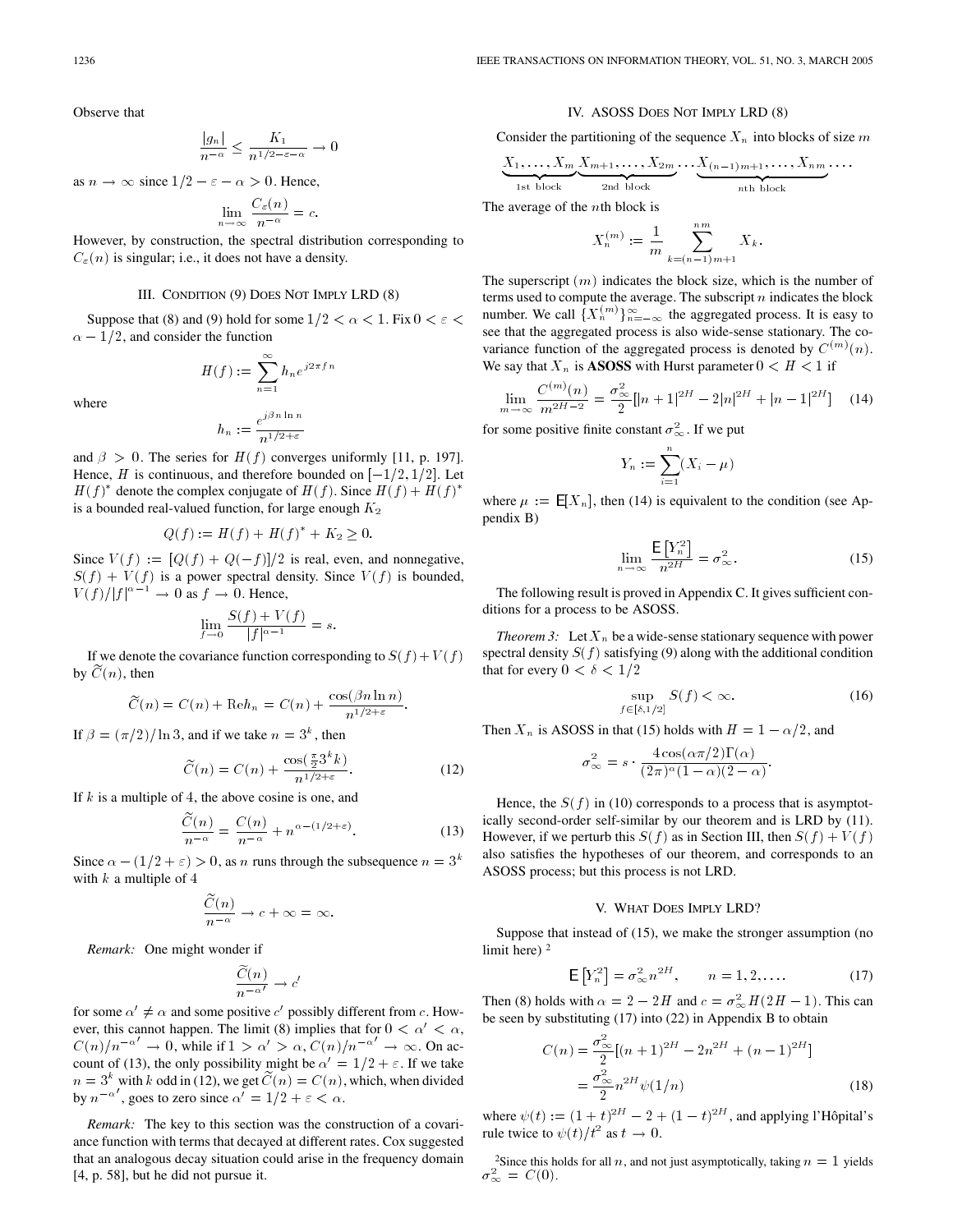As just noted, (17) implies (18). The converse is also true, as can be seen by induction. Property (18) is known as **exact second-order selfsimilarity (ESOSS)**. Since (17) implies (15), ESOSS implies ASOSS.

It is convenient to generalize the notions of ESOSS (17), ASOSS  $(15)$ , and LRD  $(8)$ . A process is said to be ESOSS-L if

$$
\mathsf{E}\left[Y_n^2\right] = \sigma_\infty^2 n^{2H} L(n), \qquad n = 1, 2, \dots
$$

where L is **slowly varying** at infinity (see Appendix A). Similarly, a process is said to be ASOSS-L if

$$
\lim_{n \to \infty} \frac{\mathsf{E}\left[Y_n^2\right]}{n^{2H} L(n)} = \sigma_\infty^2.
$$

Note that ESOSS-L implies ASOSS-L. A process is said to be LRD-L if

$$
\lim_{n \to \infty} \frac{C(n)}{n^{2H-2}L(n)} = \sigma_{\infty}^2 H(2H - 1). \tag{19}
$$

It was shown in  $[10, pp. 1721-1722, eq. (A.9) ff.]$  that ESOSS-L implies LRD-L. Taking  $L(n) \equiv 1$  recovers the special case that ESOSS implies LRD (8). It was shown in [10, Theorem 2, g)  $\Rightarrow$  h)] that LRD-L implies ASOSS-L. Taking  $L(n) \equiv 1$  shows that ordinary LRD (8) implies ASOSS (15) (as reported in [1, p. 261] without proof).

*Remark:* To prove [10, Theorem 2, g)  $\Rightarrow$  h)] in the special case  $L(n) \equiv 1$  requires no theory of slowly varying functions. The proof in [10] simplifies and reduces to exploiting the inequality

$$
\sum_{\nu=k}^{n-1} (\nu+1)^{-\alpha} \le \int_k^n t^{-\alpha} dt \le \sum_{\nu=k}^{n-1} \nu^{-\alpha}
$$

and a similar one for the integral of  $t^{1-\alpha}$ .

After this correspondence was submitted, Taqqu [9, p. 15] reported the following result.

*Proposition 4:* Suppose that a wide-sense stationary process has a covariance function  $C(n)$  that is ultimately monotone as  $n \to \infty$  and has power spectral density  $S(f)$ .

i) If for some slowly varying function  $L$ , the process is LRD- $L$  in the sense that  $C(n)$  satisfies (19), then

$$
\lim_{f \to 0} \frac{S(f)}{|f|^{1-2H}\tilde{L}(|f|)} = 1
$$
\n(20)

where  $L(\cdot)$  is proportional to  $L(1/\cdot)$ .

ii) Conversely, if (20) holds for some  $\tilde{L}$  slowly varying at zero, then the process is LRD-L in the sense that  $C(n)$  satisfies (19) with  $L(\cdot)$  proportional to  $L(1/\cdot)$ .

*Remark:* Given only the power spectral density  $S(f)$  of a process, it may be difficult to use the proposition to show that the process is  $LRD-L$ . The reason is that not only do we have to establish (20), but we also have to use  $S(f)$  to establish that  $C(n)$  is ultimately monotone.

### APPENDIX A SLOWLY VARYING FUNCTIONS

*Definition 5 ([3, p. 6]):* A positive measurable function  $p(t)$  is said to be **slowly varying** at infinity if

$$
\lim_{t \to \infty} \frac{p(\lambda t)}{p(t)} = 1, \qquad \lambda > 0. \tag{21}
$$

If the limit is taken as  $t \downarrow 0$ , the function is said to be slowly varying at zero.

*Definition 6:* A positive function  $p(t)$  is said to be **normalized slowly varying** at infinity if for every  $\delta > 0$ , for sufficiently large t,

 $t^{\delta} p(t)$  is increasing and  $t^{-\delta} p(t)$  is decreasing in t. Normalized slow variation at zero is defined similarly.

*Remark:* For *normalized* slowly varying functions, it is easy to show that (21) holds [11, p. 186]. In fact, the set of normalized slowly varying functions is a proper subclass of the slowly varying functions. See [3, pp. 15 and 24].

APPENDIX 
$$
B
$$
  
EQUIVALENCE OF (14) AND (15)

To show that (14) implies (15), first observe that

$$
C^{(n)}(0) = \mathsf{E}\left[ \left( X_1^{(n)} - \mu \right)^2 \right] = \mathsf{E}\left[ Y_n^2 \right] / n^2.
$$

Then

$$
\frac{\mathsf{E}\left[Y_n^2\right]}{n^{2H}} = \frac{n^2 C^{(n)}(0)}{n^{2H}} = \frac{C^{(n)}(0)}{n^{2H-2}} \to \sigma_\infty^2 \text{ by (14).}
$$

Proving that (15) implies (14) requires a bit more work. A simple calculation, e.g., [7, eq. (8.2)], shows that

$$
2C(n) = \left(\mathsf{E}\left[Y_{n+1}^{2}\right] - \mathsf{E}\left[Y_{n}^{2}\right]\right) - \left(\mathsf{E}\left[Y_{n}^{2}\right] - \mathsf{E}\left[Y_{n-1}^{2}\right]\right). \tag{22}
$$

Similarly, if  $\widetilde{C}^{(m)}(n)$  denotes the covariance function of  $\widetilde{X}_n^{(m)}$  :=  $mX_n^{(m)}$ , then [7, eq. (8.3)]

$$
2\widetilde{C}^{(m)}(n) = \mathsf{E}\left[Y_{(n+1)m}^2\right] - 2\mathsf{E}\left[Y_{nm}^2\right] + \mathsf{E}\left[Y_{(n-1)m}^2\right].
$$

Since 
$$
C^{(m)}(n) = \widetilde{C}^{(m)}(n)/m^2
$$

$$
\begin{split} \frac{C^{(m)}(n)}{m^{2H-2}}&=\frac{1}{2}\left(\frac{\mathsf{E}\left[Y^2_{(n+1)m}\right]}{\left[(n+1)m\right]^{2H}}(n+1)^{2H}\right.\\&\left.-2\frac{\mathsf{E}\left[Y^2_{nm}\right]}{(nm)^{2H}}n^{2H}+\frac{\mathsf{E}\left[Y^2_{(n-1)m}\right]}{\left[(n-1)m\right]^{2H}}(n-1)^{2H}\right)\right.\\ \end{split}
$$

and we see that (15) implies (14).

APPENDIX C PROOF OF THEOREM 3

To establish (15), observe that

$$
\begin{split} \mathsf{E}\left[Y_{n}^{2}\right] &= \sum_{i=1}^{n} \sum_{k=1}^{n} C(i-k) \\ &= \sum_{i=1}^{n} \sum_{k=1}^{n} \int_{-1/2}^{1/2} S(f)e^{j2\pi f(i-k)} df \\ &= \int_{-1/2}^{1/2} S(f) \left| \sum_{k=1}^{n} e^{-j2\pi f k} \right|^{2} df \\ &= \int_{-1/2}^{1/2} S(f) \left[ \frac{\sin(n\pi f)}{\sin(\pi f)} \right]^{2} df \\ &= n^{2} \int_{-1/2}^{1/2} S(f) \left[ \frac{\sin(n\pi f)}{n\pi f} \right]^{2} \left[ \frac{\pi f}{\sin(\pi f)} \right]^{2} df. \end{split}
$$

We now show that

$$
\lim_{n \to \infty} \frac{\mathsf{E}\left[Y_n^2\right]}{n^{2-\alpha}} = s \cdot \frac{4\cos(\alpha\pi/2)\Gamma(\alpha)}{(2\pi)^{\alpha}(1-\alpha)(2-\alpha)}
$$

:

The first step is to put

$$
i_n(\alpha) := n^{\alpha} \int_{-\frac{1}{2}}^{\frac{1}{2}} \frac{1}{|f|^{1-\alpha}} \left[ \frac{\sin(n\pi f)}{n\pi f} \right]^2 \left[ \frac{\pi f}{\sin(\pi f)} \right]^2 df
$$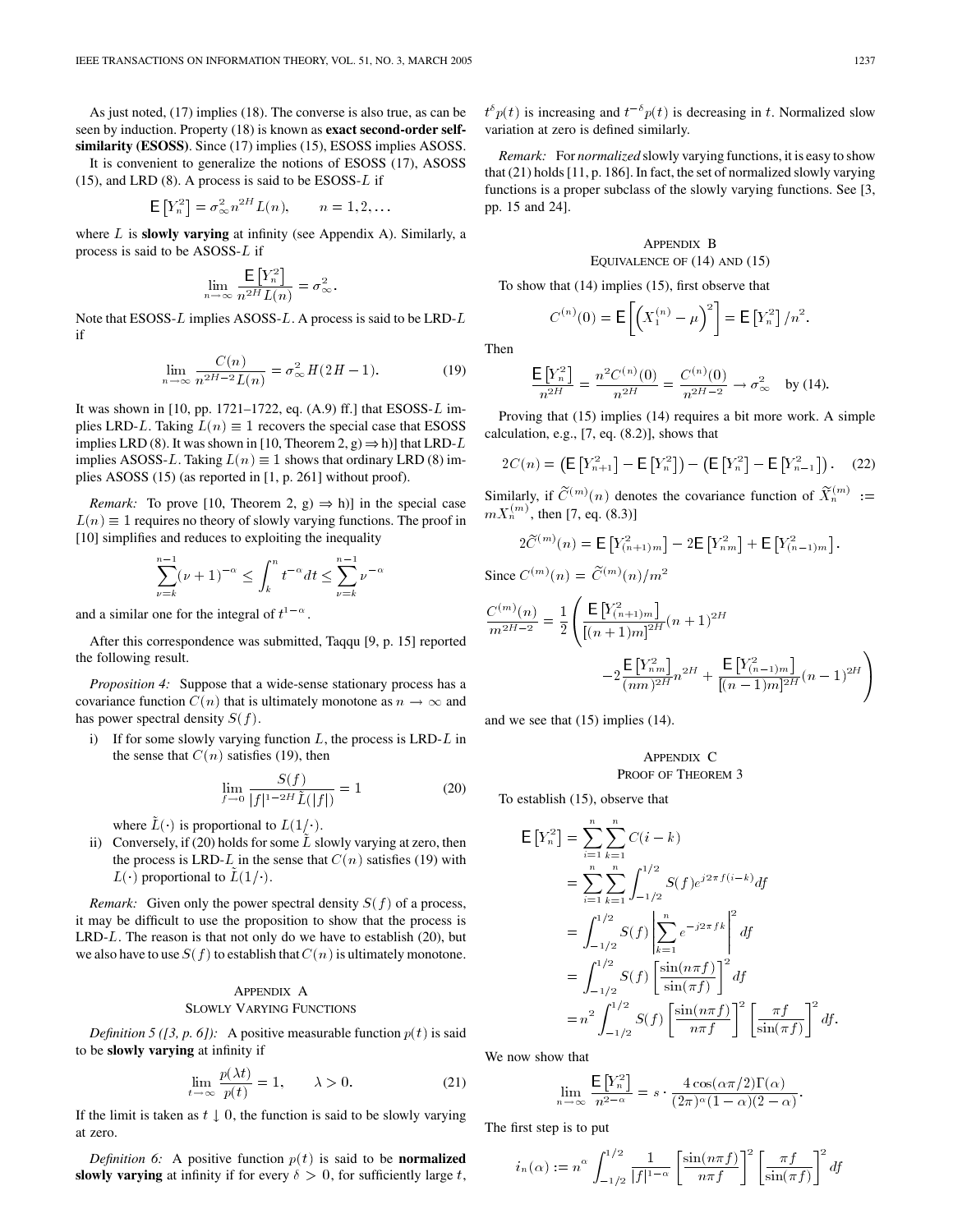and show that

$$
\frac{\mathsf{E}\left[Y_n^2\right]}{n^{2-\alpha}} - s \cdot i_n(\alpha) \to 0.
$$

The second step is to put

$$
j_n(\alpha) := n^{\alpha} \int_{-1/2}^{1/2} \frac{1}{|f|^{1-\alpha}} \left[ \frac{\sin(n\pi f)}{n\pi f} \right]^2 df
$$

and show that  $i_n(\alpha) - j_n(\alpha) \rightarrow 0$ . The proof is concluded by noting

that 
$$
j_n(\alpha) \to j(\alpha)
$$
, where  
\n
$$
j(\alpha) := \pi^{-\alpha} \int_{-\infty}^{\infty} \frac{1}{|\theta|^{1-\alpha}} \left(\frac{\sin \theta}{\theta}\right)^2 d\theta
$$
\n
$$
= \frac{4 \cos(\alpha \pi/2) \Gamma(\alpha)}{(2\pi)^{\alpha} (1-\alpha)(2-\alpha)} \quad \text{by [5, p. 447].}
$$

*Step 1*

Let  $\varepsilon > 0$  be given, and let  $0 < \delta < 1/2$  be so small that for  $0 < |f| < \delta$ 

> $S(f)$  $\left| \frac{\partial (f)}{\partial f} \right| \leq \varepsilon$

or

$$
S(f)-\frac{s}{|f|^{1-\alpha}}\bigg|<\frac{\varepsilon}{|f|^{1-\alpha}}.
$$

Put

$$
B_{\delta} := \sup_{|f| \in [\delta, 1/2]} \left| S(f) - \frac{s}{|f|^{1-\alpha}} \right| < \infty.
$$

Let  $n$  be so large that

$$
\frac{1}{n^{1-\alpha}}<\frac{\varepsilon}{B_\delta}.
$$

Observe that

$$
\frac{\mathsf{E}\left[Y_n^2\right]}{n^{2-\alpha}} - s \cdot i_n(\alpha)
$$

is equal to

$$
n^{\alpha} \int_{-1/2}^{1/2} \left[ S(f) - \frac{s}{|f|^{1-\alpha}} \right] \left[ \frac{\sin(n\pi f)}{n\pi f} \right]^2 \left[ \frac{\pi f}{\sin(\pi f)} \right]^2 df. \quad (23)
$$

Since the integrand is even, we can restrict our attention to  $[0, 1/2]$ . We first consider the interval [0,  $\delta$ ] and later [ $\delta$ , 1/2]. Write

$$
\left| n^{\alpha} \int_{0}^{\delta} \left[ S(f) - \frac{s}{f^{1-\alpha}} \right] \left[ \frac{\sin(n\pi f)}{n\pi f} \right]^2 \left[ \frac{\pi f}{\sin(\pi f)} \right]^2 df \right|
$$
  
\n
$$
\leq \varepsilon n^{\alpha} \left( \frac{\pi}{2} \right)^2 \int_{0}^{\delta} \frac{1}{f^{1-\alpha}} \left[ \frac{\sin(n\pi f)}{n\pi f} \right]^2 df
$$
  
\n
$$
= \varepsilon n^{\alpha} \left( \frac{\pi}{2} \right)^2 \frac{\pi^{-\alpha}}{n^{\alpha}} \int_{0}^{n\pi\delta} \frac{1}{\theta^{1-\alpha}} \left[ \frac{\sin \theta}{\theta} \right]^2 d\theta
$$
  
\n
$$
\leq \varepsilon \left( \frac{\pi}{2} \right)^2 \pi^{-\alpha} \int_{0}^{n\pi\delta} \frac{1}{\theta^{1-\alpha}} \left[ \frac{\sin \theta}{\theta} \right]^2 d\theta
$$
  
\n
$$
< \varepsilon \left( \frac{\pi}{2} \right)^2 \frac{j(\alpha)}{2}.
$$

We return to (23) and focus now on the range of integration  $[\delta, 1/2]$ . Write

$$
\left| n^{\alpha} \int_{\delta}^{1/2} \left[ S(f) - \frac{s}{f^{1-\alpha}} \right] \left[ \frac{\sin(n\pi f)}{n\pi f} \right]^2 \left[ \frac{\pi f}{\sin(\pi f)} \right]^2 df \right|
$$
  
\n
$$
\leq n^{\alpha} B_{\delta} \left( \frac{\pi}{2} \right)^2 \int_{\delta}^{1/2} \left[ \frac{\sin(n\pi f)}{n\pi f} \right]^2 df
$$
  
\n
$$
= n^{\alpha} B_{\delta} \left( \frac{\pi}{2} \right)^2 \int_{n\pi\delta}^{n\pi/2} \left[ \frac{\sin \theta}{\theta} \right]^2 \frac{d\theta}{n\pi}
$$
  
\n
$$
\leq \frac{B_{\delta}}{n^{1-\alpha}} \left( \frac{\pi}{4} \right) \int_0^{\infty} \left[ \frac{\sin \theta}{\theta} \right]^2 d\theta
$$
  
\n
$$
< \varepsilon \left( \frac{\pi}{4} \right) \int_0^{\infty} \left[ \frac{\sin \theta}{\theta} \right]^2 d\theta.
$$

*Step 2*

Let  $\varepsilon > 0$  be given, and let  $0 < \delta < 1/2$  be so small that for  $0 \, < \, |f| \, < \, \delta$ 

$$
\left| \left( \frac{\pi f}{\sin(\pi f)} \right)^2 - 1 \right| < \varepsilon.
$$

Let  $n$  be so large that

$$
\frac{1}{n^{1-\alpha}} < \frac{\varepsilon}{\delta^{\alpha-1}}.
$$

Observe that  $i_n(\alpha) - j_n(\alpha)$  is equal to

$$
n^{\alpha} \int_{-1/2}^{1/2} \frac{1}{|f|^{1-\alpha}} \left[ \frac{\sin(n\pi f)}{n\pi f} \right]^2 \left[ \left( \frac{\pi f}{\sin(\pi f)} \right)^2 - 1 \right] df
$$

and the integrand is nonnegative. Write

$$
n^{\alpha} \int_{0}^{\delta} \frac{1}{f^{1-\alpha}} \left[ \frac{\sin(n\pi f)}{n\pi f} \right]^{2} \left[ \left( \frac{\pi f}{\sin(\pi f)} \right)^{2} - 1 \right] df
$$
  

$$
\leq \varepsilon n^{\alpha} \int_{0}^{\delta} \frac{1}{f^{1-\alpha}} \left[ \frac{\sin(n\pi f)}{n\pi f} \right]^{2} df
$$
  

$$
< \varepsilon j(\alpha)/2.
$$

To conclude Step 2, write

$$
n^{\alpha} \int_{\delta}^{1/2} \frac{1}{f^{1-\alpha}} \left[ \frac{\sin(n\pi f)}{n\pi f} \right]^2 \left[ \left( \frac{\pi f}{\sin(\pi f)} \right)^2 - 1 \right] df
$$
  
\n
$$
\leq n^{\alpha} \frac{1}{\delta^{1-\alpha}} \left( \frac{\pi^2}{4} - 1 \right) \int_{\delta}^{1/2} \left[ \frac{\sin(n\pi f)}{n\pi f} \right]^2 df
$$
  
\n
$$
< \frac{\delta^{\alpha-1}}{\pi n^{1-\alpha}} \left( \frac{\pi^2}{4} - 1 \right) \int_0^{\infty} \left[ \frac{\sin \theta}{\theta} \right]^2 d\theta
$$
  
\n
$$
< \frac{\varepsilon}{\pi} \left( \frac{\pi^2}{4} - 1 \right) \int_0^{\infty} \left[ \frac{\sin \theta}{\theta} \right]^2 d\theta.
$$

### ACKNOWLEDGMENT

The author thanks Stephen Wainger for several helpful discussions about the behavior of Fourier coefficients and Fourier–Stieltjes coefficients. The author is grateful to Charles Goldie for clarifying properties of slowly varying functions. The author is also grateful to Houssain Kettani and to the Associate Editor for suggestions on improving the presentation.